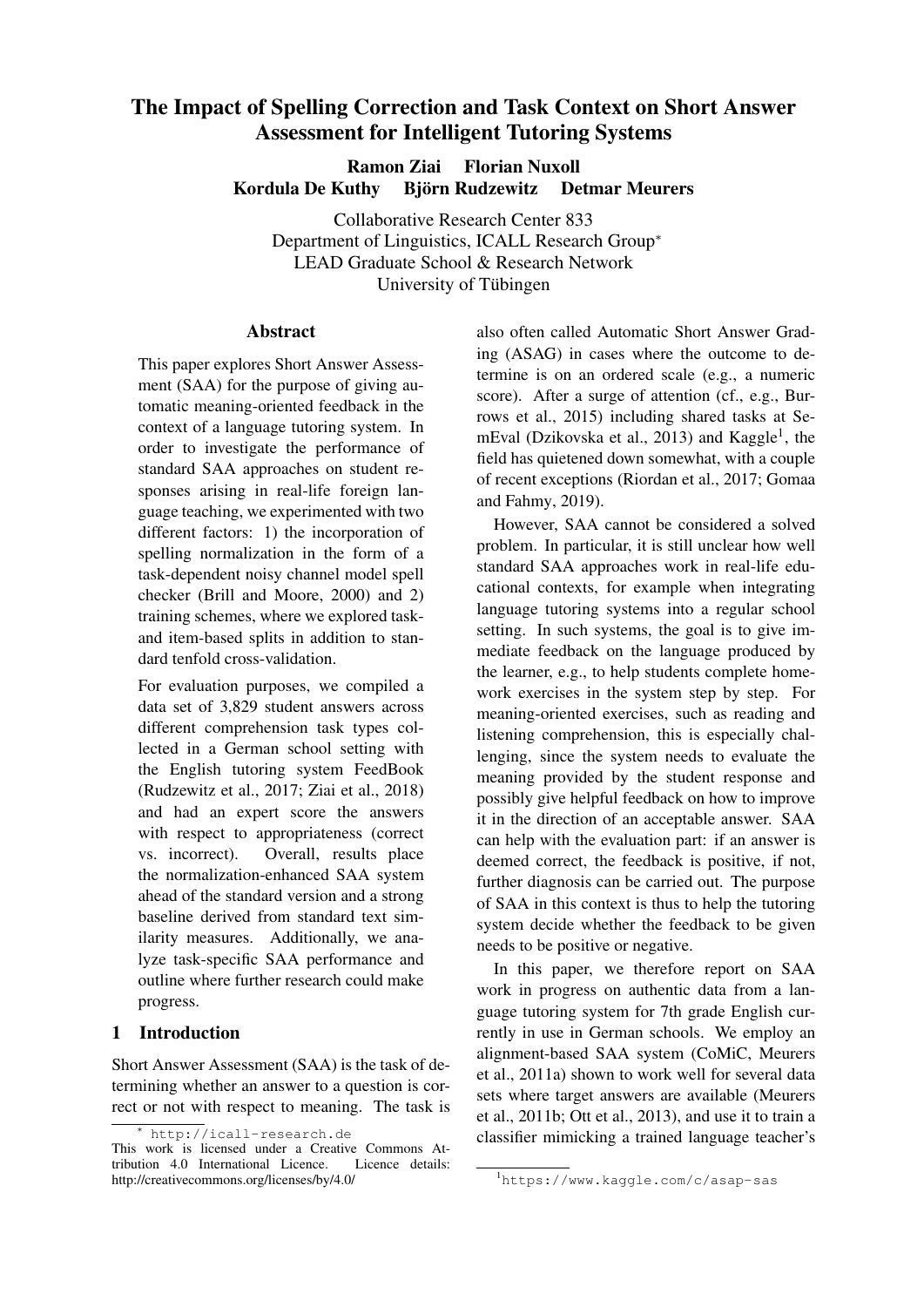judgments on whether a student response is acceptable or not.

We investigate two main factors for SAA performance: 1) the impact of automatic spelling normalization on SAA using a noisy channel approach [\(Brill and Moore,](#page-5-0) [2000\)](#page-5-0), and 2) the influence of using different training/test splits, namely 'unseen answers', 'unseen items' (questions), and 'unseen tasks', following [Dzikovska et al.](#page-5-2) [\(2013\)](#page-5-2).

Overall, results show that using spelling normalization yields superior performance for the SAA system we use, and that the performance gap widens when only using out-of-domain training data ('unseen tasks'). We also conduct a by-task analysis of spelling and non-spelling variants of the SAA system, revealing that normalization effects are not uniform across tasks.

The paper is organized as follows: Section [2](#page-1-0) introduces the data source we use for our experiments before section [3](#page-1-1) outlines the spelling correction approach. Section [4](#page-2-0) then delves into the setup and results of our experiments before section [5](#page-4-0) concludes the paper.

#### <span id="page-1-0"></span>2 Data

Our data comes from the FeedBook [\(Rudzewitz](#page-6-0) [et al.,](#page-6-0) [2017,](#page-6-0) [2018;](#page-6-7) [Ziai et al.,](#page-6-1) [2018\)](#page-6-1), an English tutoring system for 7th grade used in German secondary schools as part of a full-year randomized controlled field study [\(Meurers et al.,](#page-6-8) [2019\)](#page-6-8). The system includes interactive feedback on form for all grammar topics on the curriculum, but also a first version of meaning feedback for meaningoriented tasks, such as reading and listening comprehension activities.

For our purposes in this paper, we extracted all student responses that were entered in reading or listening tasks where the task objective is meaning-oriented, i.e., comprehension. We excluded duplicate answers. After filtering out answers to tasks that were erroneously classified as meaning-oriented or that require knowledge external to the task material (for example, asking about aspects of the individual student's life), we obtained 3,829 answers entered into 123 answer fields of 25 tasks.

Table [1](#page-1-2) lists the tasks in the data set together with the required student input (full sentence(s) vs. gap-filling), comprehension type (reading vs. listening), number of answers, and mean answer token length. The distribution of answers

| Task    | input       | type      | # answers      | $\varnothing$ tokens |
|---------|-------------|-----------|----------------|----------------------|
| 2B1     | gap-filling | reading   | 1.511          | 7.04                 |
| 3A3a    | sentence(s) | reading   | 463            | 9.77                 |
| 1CYP2b  | sentence(s) | listening | 411            | 7.83                 |
| 1ET5    | sentence(s) | reading   | 360            | 4.68                 |
| 2CYP3   | sentence(s) | reading   | 255            | 7.71                 |
| 1B7h    | gap-filling | listening | 220            | 1.79                 |
| 2C5b    | sentence(s) | reading   | 177            | 9.24                 |
| 1AP37   | sentence(s) | reading   | 126            | 8.90                 |
| 1AP38   | sentence(s) | reading   | 85             | 14.15                |
| 2ET3    | gap-filling | reading   | 61             | 2.59                 |
| 3AP19a  | gap-filling | listening | 35             | 1.54                 |
| 3AP20a  | sentence(s) | listening | 23             | 4.13                 |
| 3AP16a  | sentence(s) | listening | 17             | 4.47                 |
| 2AP34   | sentence(s) | listening | 15             | 5.00                 |
| 3AP32   | gap-filling | reading   | 15             | 2.27                 |
| 4AP16   | gap-filling | listening | 13             | 8.15                 |
| 3CYP2b  | sentence(s) | listening | 9              | 3.89                 |
| 2AP33   | gap-filling | listening | 8              | 1.25                 |
| 4AP15b  | sentence(s) | listening | 8              | 9.50                 |
| 4C2     | sentence(s) | reading   | 6              | 7.83                 |
| 4B6     | gap-filling | listening | 5              | 2.00                 |
| 3AP33   | sentence(s) | reading   | $\overline{c}$ | 14.50                |
| 4AP17   | sentence(s) | listening | $\overline{2}$ | 14.00                |
| 4AP31   | sentence(s) | listening | 1              | 7.00                 |
| 6A4     | gap-filling | reading   | 1              | 1.00                 |
| overall |             |           | 3,829          | 7.11                 |

<span id="page-1-2"></span>Table 1: Data set properties by task

is rather uneven across tasks, with almost 40% of the answers coming from one task. This may be a result of this task being favored by teachers, but reflects real-life usage of the system. On the whole, answers consist of 7.11 tokens on average, with gap-filling tasks typically triggering shorter responses than full sentence tasks.

Figure [1](#page-2-1) shows an example gap-filling task for listening comprehension. For the purposes of this paper, we use 'item' to refer to a field that a student can type an answer into, and 'task' refers to the whole exercise that is made up of items and the surrounding context.

In order to obtain a gold standard for our classification approaches to train on, an experienced English teacher rated every response with respect to whether it is an acceptable answer or not. The majority class is 'correct' with a percentage of 62.05% among the 3,829 responses.

### <span id="page-1-1"></span>3 Task-dependent Spelling Correction

The spelling correction approach we employ is based on the noisy channel model described by [Brill and Moore](#page-5-0) [\(2000\)](#page-5-0) as implemented by Adri-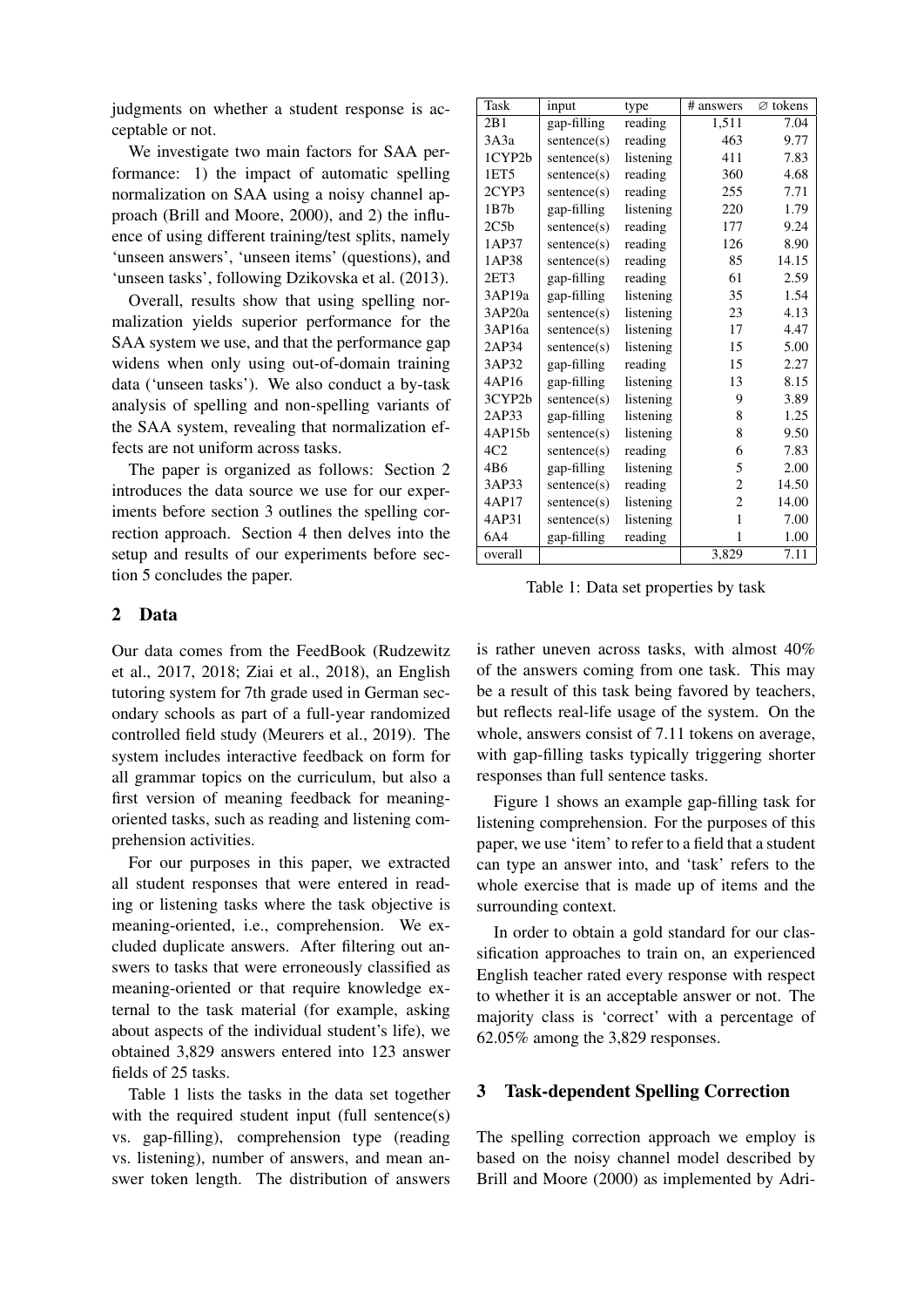

Figure 1: Example listening task

ane Boyd<sup>[2](#page-0-0)</sup>. The approach requires a list of misspellings (non-word/correction pairs) to derive its model from, as well as a dictionary of valid words to draw its suggestions from. Given a non-word, i.e., one that is not found in its dictionary, it returns an n-best list of valid candidate words.

We trained the approach on a list of approximately 10,000 misspellings made by German learners of English, which we extracted from the EFCamDat corpus [\(Geertzen et al.,](#page-6-9) [2013\)](#page-6-9). The dictionary we used is compiled from the vocabulary list of English school books used in German schools up to 7th grade, approximating the vocabulary that German 7th graders learning English in a foreign language learning setting were exposed to and may use.<sup>[3](#page-0-0)</sup>

In order to make the spelling correction approach somewhat context-aware, we used the weighting of dictionary entries offered by the [Brill](#page-5-0) [and Moore](#page-5-0) approach, giving a weight of 1 to standard entries, and increasing the weight of forms

<span id="page-2-1"></span>found in the specific task's reading or listening text by their term frequency in that text. As a result of this weighting, task-specific spelling corrections are more likely to happen, given a sufficiently close learner production.

## <span id="page-2-0"></span>4 Experiments

In this section, we describe the experiments we carried out, and the results obtained.

## 4.1 Setup

For Short Answer Assessment (SAA), we employed a variant of the CoMiC system [\(Meurers](#page-6-4) [et al.,](#page-6-4) [2011a\)](#page-6-4). CoMiC is a so-called alignmentbased system. It aligns different linguistic units (tokens, chunks, dependencies) of the learner and the target answers to one another and then extracts numeric features based on the number and type of alignments found. The features are then used to train a classifier for new unseen answer pairs.

For the experiments in this paper, we used a Support Vector Machine (SVM) with a polynomial kernel as the classification approach, based on the *kernlab* package [\(Karatzoglou et al.,](#page-6-10) [2004\)](#page-6-10) in *R* [\(R Core Team,](#page-6-11) [2015\)](#page-6-11) via the *caret* machine learning toolkit [\(Kuhn,](#page-6-12) [2008\)](#page-6-12). We used default hy-

<sup>2</sup>[https://github.com/adrianeboyd/](https://github.com/adrianeboyd/BrillMooreSpellChecker) [BrillMooreSpellChecker](https://github.com/adrianeboyd/BrillMooreSpellChecker)

<sup>&</sup>lt;sup>3</sup>Naturally, English movies, video games such as Minecraft, and English Let's Play videos are quite popular in the targeted age group and will impact their vocabulary knowledge in a way not captured here.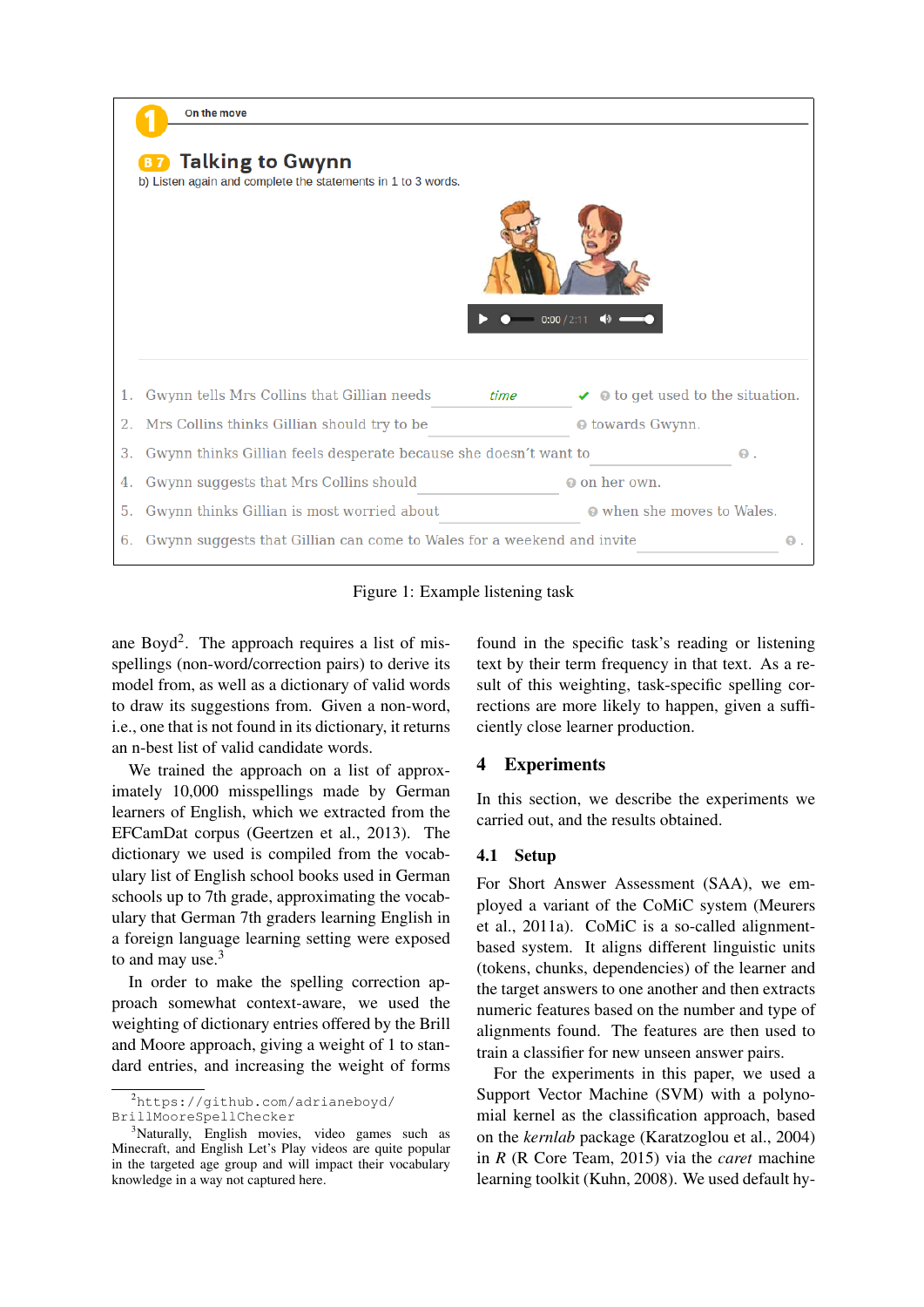perparameters for the SVM approach.

Complementing to CoMiC approach, we created a baseline system using nine standard string similarity measures from the *stringdist* package [\(van der Loo,](#page-6-13) [2014\)](#page-6-13) in *R*, calculated between student and target response. These similarity scores were used in the same classification setup we used for the CoMiC features.

To incorporate the spelling correction approach described in section [3,](#page-1-1) we ran it on all student responses as a preprocessing step to obtain a second version of CoMiC enhanced with spelling correction. Apart from this preprocessing, the two CoMiC versions are exactly the same.

Each of the systems just described was given the classification task of determining whether a given response is correct or not, given a prompt and the one or more target answers from the task specification. We used the following test scenarios, roughly following [Dzikovska et al.](#page-5-2) [\(2013\)](#page-5-2):

- 'unseen answers': tenfold cross-validation across all answers, randomly sampled.
- 'unseen items': for each item, all answers for that item (gap/field) are held out; training is done on all other answers.
- 'unseen tasks': for each task, all answers for that task are held out; training is done on all other answers.

Whereas 'unseen answers' is the most desirable scenario from a computational perspective (training answers for all items are available), 'unseen tasks' is much closer to a real-life situation where educators or material designers add new exercises to the tutoring system for which no pre-scored answers exist. This setting is thus of special importance to a real-life approach.

### 4.2 Results

We first report and discuss overall results, before diving into a task-specific analysis.

## 4.2.1 Overall Results

The overall results are shown in Table [2.](#page-3-0) In addition to the systems described in the previous section, we list the majority baseline ('Majority'). 'CoMiC' is the standard CoMiC system, whereas '+SC' is the variant enhanced by spelling correction preprocessing. We report both accuracy and Cohen's  $\kappa$  [\(Cohen,](#page-5-3) [1960\)](#page-5-3).

| <b>SAA</b> | Unseen                   |          |       |          |       |          |  |
|------------|--------------------------|----------|-------|----------|-------|----------|--|
| System     | answers                  |          | items |          | tasks |          |  |
|            | $\%$                     | $\kappa$ | $\%$  | $\kappa$ | $\%$  | $\kappa$ |  |
| Majority   | $62.05\%, \kappa = 0.00$ |          |       |          |       |          |  |
| stringsim  | 78.35                    | 0.52     | 76.97 | 0.48     | 75.61 | 0.45     |  |
| CoMiC      | 81.25                    | 0.59     | 81.20 | 0.59     | 80.80 | 0.58     |  |
| $+SC$      | 82.63                    | 0.62     | 82.63 | 0.61     | 82.45 | 0.61     |  |

<span id="page-3-0"></span>Table 2: Overall accuracy (%) and Cohen's  $\kappa$ 

All models clearly outperform the majority baseline. The string similarity model is surprisingly strong, showing that many real-life cases can actually be scored with such surface-based methods if one has access to reference answers. However, the majority baseline and the string similarity model are clearly outperformed by CoMiC. This is particularly evident when looking at the  $\kappa$ -values, which include chance correction based on the distribution of labels. Note that CoMiC generalizes much better to 'unseen items' and 'unseen tasks' than the string similarity model, indicating that the higher level of linguistic abstraction bears fruit especially in these settings.

CoMiC is in turn systematically outperformed by its spelling-enhanced counterpart. Interestingly, the performance gap is about the same for 'unseen items' and 'unseen answers', but greater for 'unseen tasks'. This suggests that the effect of spelling correction is more pronounced for out-ofdomain training scenarios, which may be due to the fact that the training basis for the spelling correction approach is disjunct from that of the SAA system, and thus does not suffer from generalization problems on this data set.

Since these are the first results on this data set, we cannot directly compare them to any previous ones. Looking at recent related work on similar data, we can see that, e.g., the results of [Ziai and](#page-6-14) [Meurers](#page-6-14) [\(2018\)](#page-6-14) on reading comprehension data in German are in the same ballpark, though slightly higher. We suspect this is the case because that data was more uniform, both with respect to task diversity and the resulting nature of the answers.

### 4.2.2 Results by Task

In order to find out more about the effects of adding spelling correction to the CoMiC model, we analyzed the 'unseen tasks' results of 'CoMiC' and 'CoMiC+SC' on a per-task level. These results are listed in Table [3.](#page-4-1) The tasks are listed in the same order as in Table [1,](#page-1-2) namely by descend-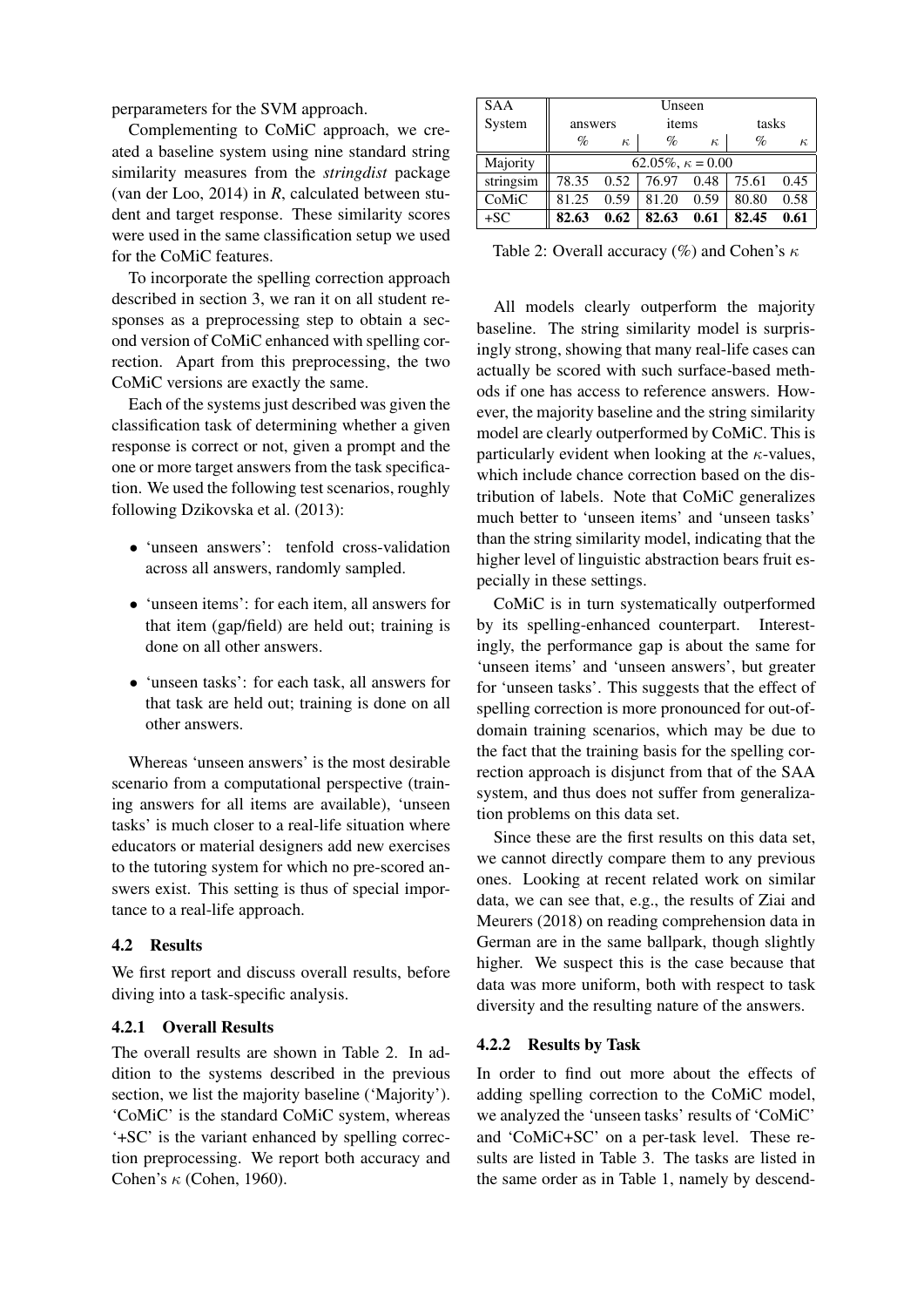| <b>Task</b>       | CoMiC  |          | CoMiC+SC |          |  |
|-------------------|--------|----------|----------|----------|--|
|                   | $\%$   | $\kappa$ | $\%$     | $\kappa$ |  |
| 2B1               | 80.15  | 0.53     | 82.46    | 0.57     |  |
| 3A3a              | 79.70  | 0.53     | 82.51    | 0.58     |  |
| 1CYP2b            | 88.32  | 0.71     | 88.08    | 0.71     |  |
| 1ET5              | 93.33  | 0.86     | 93.61    | 0.87     |  |
| 2CYP3             | 72.94  | 0.45     | 75.29    | 0.49     |  |
| 1B7b              | 64.09  | 0.29     | 70.45    | 0.42     |  |
| 2C <sub>5</sub> b | 84.75  | 0.69     | 85.88    | 0.72     |  |
| 1AP37             | 73.81  | 0.44     | 70.63    | 0.38     |  |
| 1AP38             | 87.06  | 0.74     | 87.06    | 0.74     |  |
| 2ET3              | 62.30  | 0.25     | 54.10    | 0.10     |  |
| 3AP19a            | 88.57  | 0.60     | 91.43    | 0.68     |  |
| 3AP20a            | 91.30  | 0.75     | 91.30    | 0.75     |  |
| 3AP16a            | 82.35  | $-0.09$  | 82.35    | $-0.09$  |  |
| 2AP34             | 86.67  | 0.00     | 86.67    | 0.00     |  |
| 3AP32             | 73.33  | 0.00     | 73.33    | 0.00     |  |
| 4AP16             | 84.62  | 0.70     | 84.62    | 0.70     |  |
| 3CYP2b            | 55.56  | 0.10     | 55.56    | 0.10     |  |
| 2AP33             | 62.50  | 0.33     | 62.50    | 0.33     |  |
| 4AP15b            | 87.50  | 0.75     | 100.00   | 1.00     |  |
| 4C2               | 100.00 | 1.00     | 100.00   | 1.00     |  |
| 4B6               | 80.00  | 0.55     | 80.00    | 0.55     |  |
| 3AP33             | 100.00 | n/a      | 100.00   | n/a      |  |
| 4AP17             | 50.00  | 0.00     | 50.00    | 0.00     |  |
| 4AP31             | 100.00 | n/a      | 100.00   | n/a      |  |
| 6A4               | 100.00 | n/a      | 100.00   | n/a      |  |

<span id="page-4-1"></span>Table 3: Unseen tasks accuracy (%) and  $\kappa$  for CoMiC with and without spelling correction

ing number of answers. For every task, superior results of either model in comparison to the other are marked in bold.

The results show that for the task with by far the most answers, '2B1', spelling correction had a very noticeable positive impact (+2.45%). For other tasks, the effect seems to be less pronounced, though still present, e.g., '1ET5'. For some tasks, the effect is actually negative (e.g., '1AP37' and '2ET3'), suggesting that spelling correction introduced additional noise for these tasks. One hypothesis for this phenomenon would be that for these tasks, spelling correction over-corrected wrong answers or non-answers into more acceptable versions, which then got scored better than they should have been. After inspecting concrete normalization cases, we indeed found examples such as the following one for '1AP37':

- (1) Prompt: 'Robin ran away because of trouble with his father.'
	- Aorig: 'Robin ran away because of trouble with his stepfather.'
	- Acorr: 'Robin ran away because of trouble with his stepmother.'

Here, the task is to correct the statement in the prompt with the help of a reading text (not shown here). 'stepfather' apparently neither occurred in the general dictionary nor anywhere in the reading text and was thus corrected to 'stepmother', which is wrong in this context and is not aligned to 'stepfather' by CoMiC.

We also suspected that the task properties we showed in Table [1,](#page-1-2) such as the task type (reading vs. listening), the input (gap-filling vs. sen $tence(s)$ , or the mean length of answers would interact in some manner with the addition of spelling correction. For example, very short answers, occurring systematically in gap-filling exercises such as '2ET3', could proportionally be altered more by automatic spelling correction, thus potentially introducing more noise for the SAA classifier. However, this suspicion does not seem to be supported by the results in Tables [1](#page-1-2) and [3.](#page-4-1) For example, both '2B1' and '2ET3' are gap-filling tasks, but while there is a performance gain for the former, there is a drop for the latter.

In search for reasons for the positive impact of spelling correction, we manually inspected some of the student responses given for task '2B1', which is shown in Figure [2,](#page-5-4) since due to the higher number of answers, the improved result for this task is the most stable. We found that a number of the spelling problems in responses to this task were related to the Welsh proper names introduced by the reading text, such as 'Gruffudd' or 'Llandysul'. These are very hard to spell for 7th grade English learners, but were successfully corrected by our spelling correction approach. Based on this information, we hypothesize that the effect of spelling correction is connected to the lexical material involved in the task rather than its more formal properties. In order to investigate this hypothesis, a systematic analysis of lexical complexity and/or complex word identification (cf., e.g., [Yimam et al.](#page-6-15) [2018\)](#page-6-15) within SAA could be a promising avenue to follow.

## <span id="page-4-0"></span>5 Conclusion

We presented work in progress on Short Answer Assessment (SAA) on data from the FeedBook, an English language tutoring system we employed in a real-life school setting in Germany. The purpose of SAA in this context is to help the tutoring system decide whether the feedback to be given needs to be positive or negative.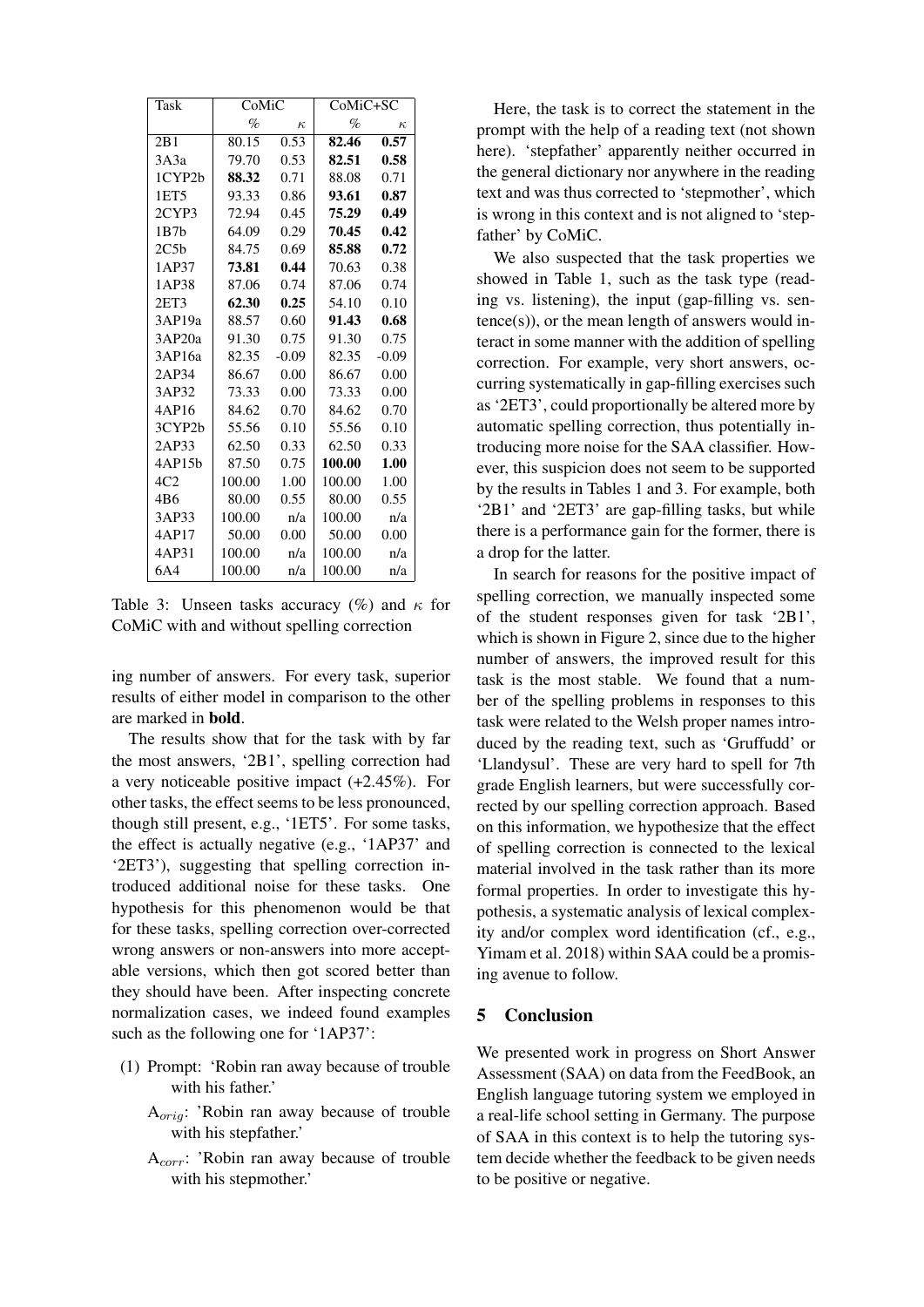

<span id="page-5-4"></span>Figure 2: Reading task '2B1' (abbreviated)

To investigate the influence of spelling correction on SAA, we added a noisy channel spelling correction component to a standard SAA approach and found that it generally increases classification performance for the data we collected. In addition, we found that spelling correction helps the SAA system generalize to out-of-domain data.

A task-by-task analysis revealed that the effect of spelling correction is not uniform across tasks. Manual inspection of relevant student responses indicated that this may be related to lexical characteristics of the language employed in the task context. To investigate this hypothesis, it would be interesting to systematically analyze different aspects of lexical complexity, and integrating complex word identification [\(Yimam et al.,](#page-6-15) [2018\)](#page-6-15) within SAA could be a promising avenue to follow.

## Acknowledgments

We would like to thank Louisa Lambrecht for training and tuning the spell checking approach. We also thank the two anonymous reviewers for

their helpful comments. Furthermore, we are grateful to the Westermann Gruppe who collaborated with us on the FeedBook project and enabled work such as the one described in this paper, and finally to the Deutsche Forschungsgemeinschaft for funding the project in the first place.

### **References**

- <span id="page-5-0"></span>Eric Brill and Robert C. Moore. 2000. [An improved er](https://doi.org/10.3115/1075218.1075255)[ror model for noisy channel spelling correction.](https://doi.org/10.3115/1075218.1075255) In *Proceedings of the 38th Annual Meeting of the Association for Computational Linguistics*, pages 286– 293, Hong Kong. ACL.
- <span id="page-5-1"></span>Steven Burrows, Iryna Gurevych, and Benno Stein. 2015. The eras and trends of automatic short answer grading. *International Journal of Artificial Intelligence in Education*, 25(1):60–117.
- <span id="page-5-3"></span>Jacob Cohen. 1960. A coefficient of agreement for nominal scales. *Educational and Psychological Measurement*, 20(1):37–46.
- <span id="page-5-2"></span>Myroslava Dzikovska, Rodney Nielsen, Chris Brew, Claudia Leacock, Danilo Giampiccolo, Luisa Bentivogli, Peter Clark, Ido Dagan, and Hoa Trang